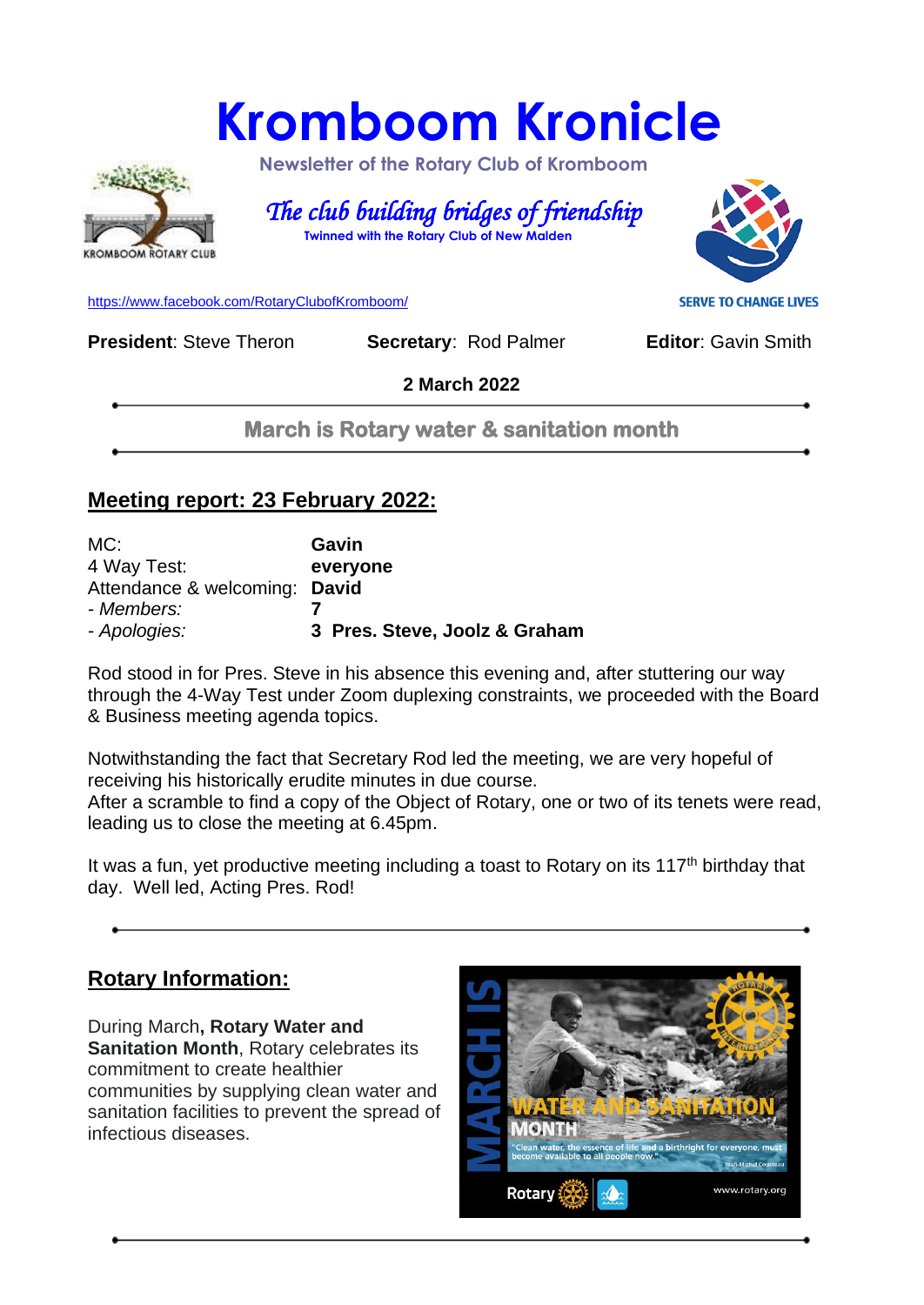#### **Interact at St Joseph's Marist College:**

Having been invited by Shona Smith to address the high school on Interact, Pam Rawbone, the District 9350 Youth Chair, Rod and Gavin met at the school on Tuesday 22 February. We had a 15-minute slot in their early chapel assembly.

Pam did an awesome job in somehow encompassing all that Rotary is locally and in the world, and the importance of Interact within its structure. She gave some examples of how existing clubs in schools use the platform to be of service in various ways, big & small, within their communities.

Pam explained how their club, once re-established, will fall under the banner of Kromboom Rotary Club and support would be forthcoming from that source as well as the Rotary District office. Shona thanked Pam for her address and encouraged those present to come together to help relaunch Interact within their school.

Interact clubs are currently active locally in Rustenburg High School, Rondebosch Boys' High School and Bishops College so the opportunity to meet with these groups and individuals to share ideas is also very exciting.

*Pam Rawbone* We met Caron Darby-Michaels, College Head, who leant her support to the programme.

*Rod, Gavin & Pam – awaiting the pupils' arrival Shona Smith*

### **Kronicle quote of the day:**

*Our children may learn about heroes of the past. Our task is to make ourselves architects of the future.*

**Jomo Kenyatta** (President of Kenya 1964 – 1978).





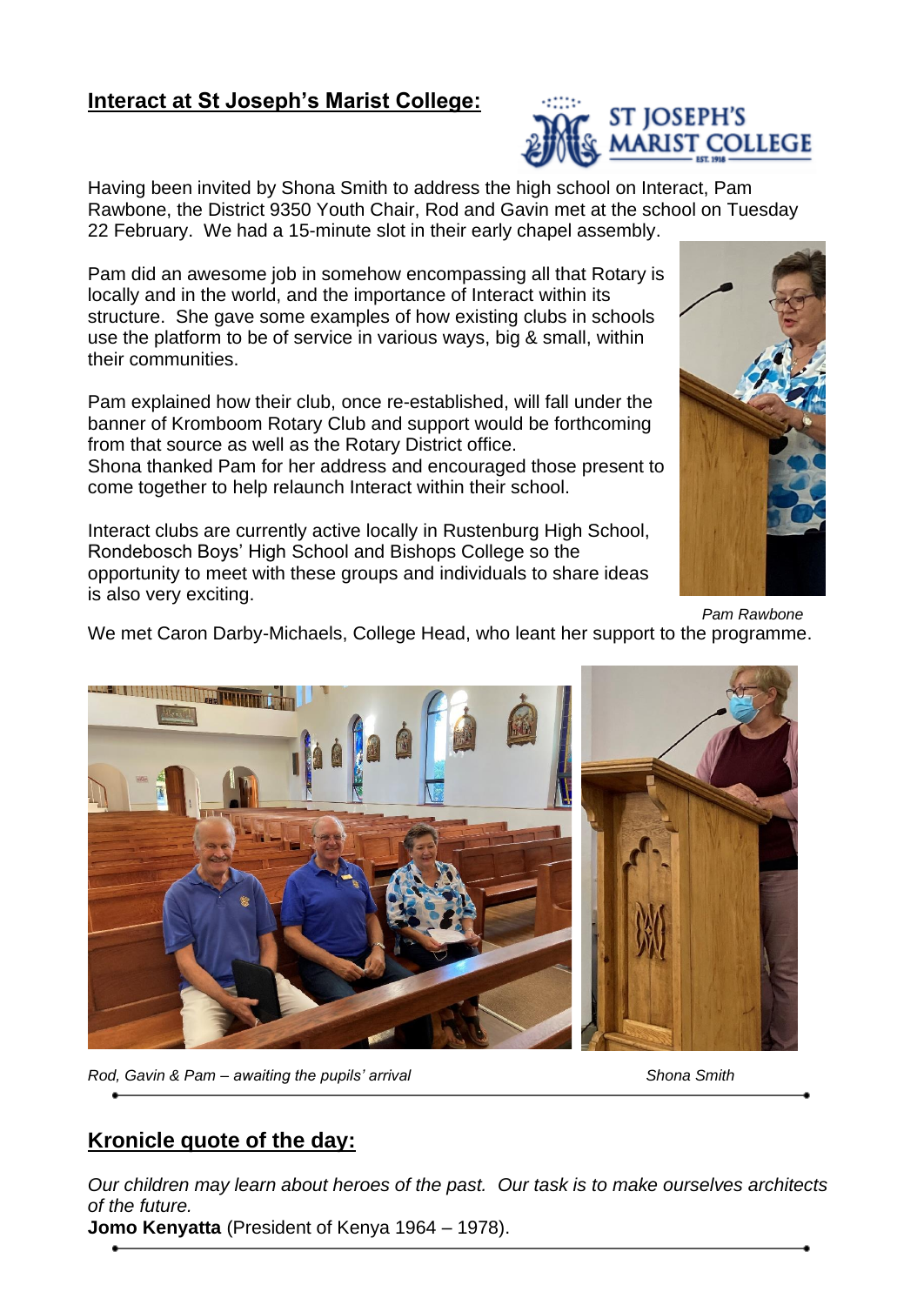#### **New Generations Service Exchange:**

Our District 9350, is needing assistance with the launching of the NEW GENERATIONS SERVICE EXCHANGE programme.



This Rotary International programme offers young people, undergraduates, university students, trainees and young professionals the opportunity of an internship in a foreign country for a few weeks or months.

The applicant expresses his/her wishes concerning an internship or job shadowing in a specific field of work, in a specific country and a specific period of time (usually somewhere between 4 – 6 weeks or 2 months).

The NGSE programme attempts to match the applicant's requests with their global network. Arriving abroad, the applicant is hosted by a local Rotary Club. Participants live for the duration of their stay abroad, with other families or alone in suitable accommodation.

The programme is for all YOUNG ADULTS between the ages of 18 and 30 years of age. The legal age according to the laws of the host country is a prerequisite. Applicants must have completed secondary school and should be at the advanced stages of study or training. It is also possible to do a social project directly after completing secondary school. Applicants should be open-minded, have a good demeanour, social skills, and a willingness to engage in Rotary projects, as well as be able to act as ambassadors of our district. Foreign language knowledge (national language) is recommended, at least English should be mastered for everyday use.

If you know of someone who would like to apply, the  $1<sup>st</sup>$  step is to apply to the NGSE Officer of the district. The informal application should contain the following information:

*Name, date of birth, address, telephone and email contacts; Type of internship/field or technical focus; Preferred countries (at least 3); CV; Language skills and motivation letter.*

If you would like more information about this programme, please contact me, Joké Young. My contact details are listed below.

I currently have reciprocal opportunities in Germany and Austria for interested parties and look forward to your assistance with growing this programme.

Yours in Rotary

JOKé YOUNG PRES. ROTARY CLUB OF HELDERBERG NGSE CHAIR D9350 TEL: 021-8551947 CEL: 0828161363 EMAIL: [jeyoung@mweb.co.za](mailto:jeyoung@mweb.co.za)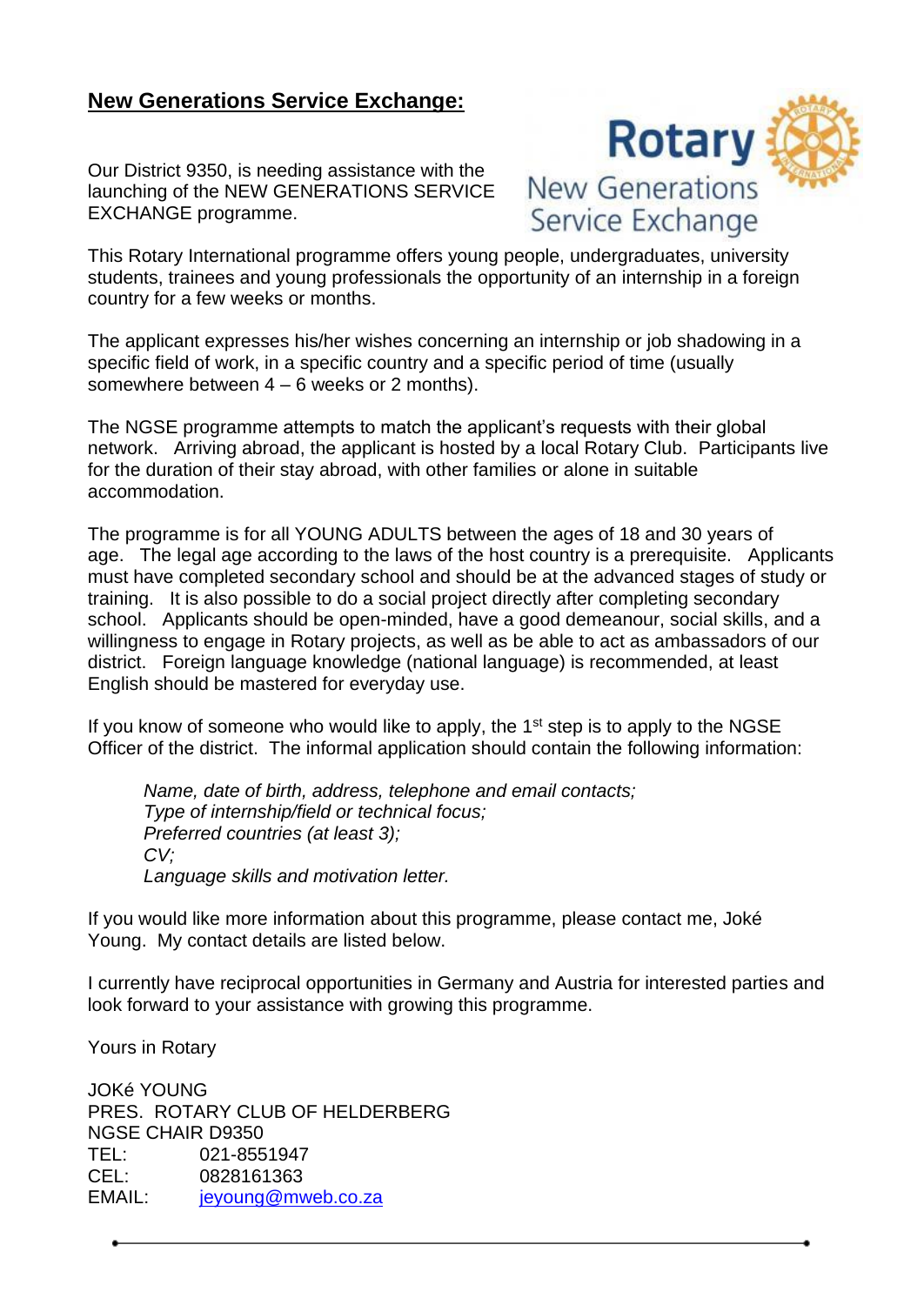#### **Oude Molen Food Garden:**

Pres. Steve, Jane, Gavin & Frances visited the market on Sunday 27 February and were impressed with the number of stalls selling plants, soap bars, organic materials including CBD oils as well as vegetarian curry and bric-a-brac of all descriptions – all in and around the garden and in other places.

They took the opportunity to finally hand over the clubowned portable overhead projector to Kelly.





*Pres. Steve, Kelly Mansfield and Gavin.*

Kelly was most grateful, and we hope that it will be of use in her future training programmes

## **Kromboom Kronicle**

Bulletin editor, Gavin, will be overseas until the end of May and Alan has kindly offered to publish the Kronicle in his absence.

Kindly forward any items for publication to him at [alanjanb@gmail.com](mailto:alanjanb@gmail.com)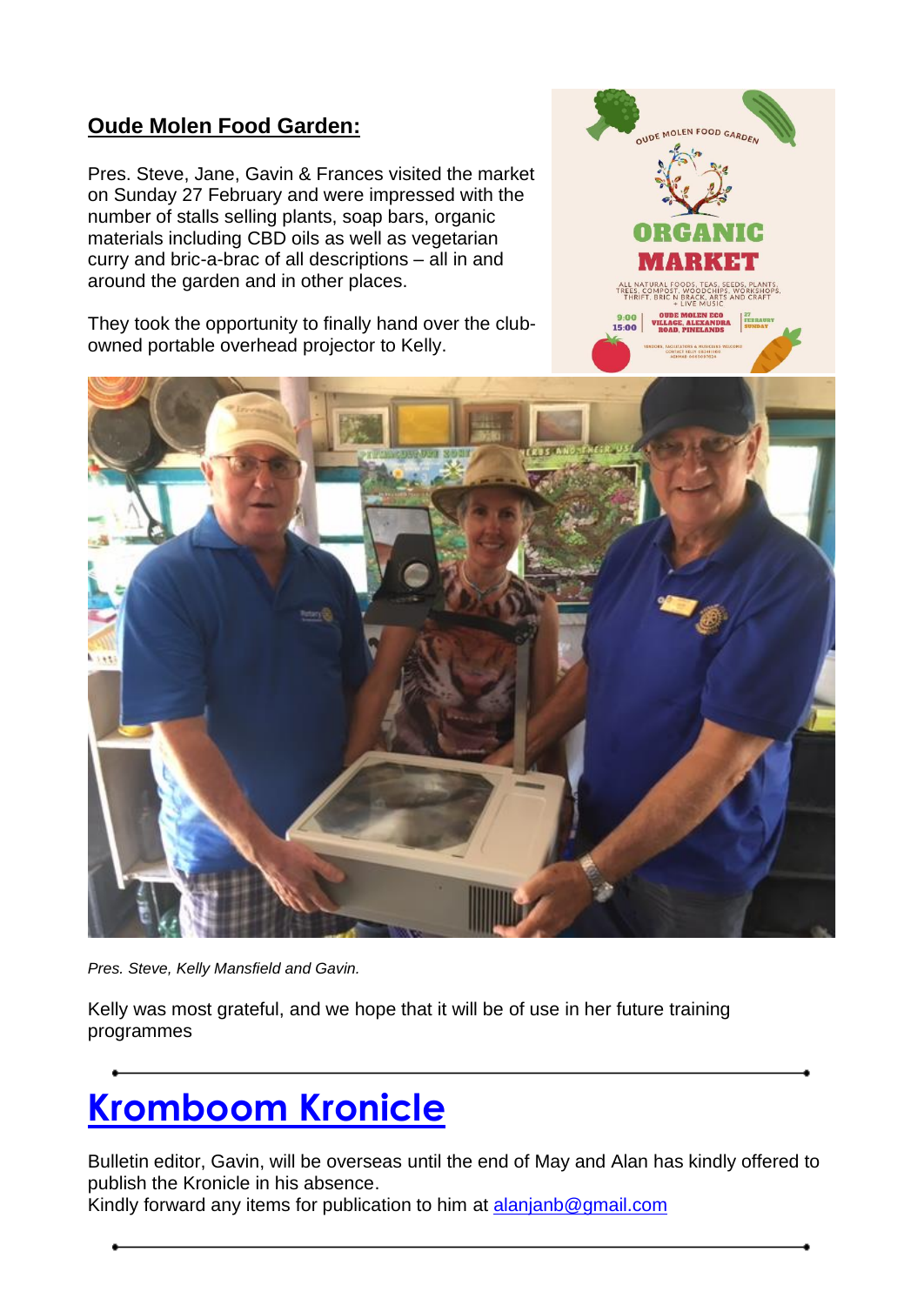| <b>Duty Roster</b>      |          |            |             |                        |  |
|-------------------------|----------|------------|-------------|------------------------|--|
|                         | 2 March  | 9 March    | 16 March    | 23 March               |  |
| Administrator/MC        | Gavin    |            |             | Gavin                  |  |
| Four Way Test           | everyone |            | everyone    | everyone               |  |
| Attendance & Welcoming  | Graham   |            | Janet       | Rod                    |  |
| Speaker Introduction    | Gloria   | No meeting | David       | <b>Board &amp; Bus</b> |  |
| Speaker Thanks & Report | Joolz    |            | Jean-Claude | meeting                |  |
| Object of Rotary        | Alan     |            | Gloria      | Graham                 |  |
| <b>Meeting Scribe</b>   | Gavin    |            | Alan        | Alan/Rod               |  |

**Attendance or apology confirmation must be given to Rod by midday on the Tuesday prior to each physical meeting at Rondebosch Sports Club. [\(rod@saia.org.za](mailto:rod@saia.org.za) / 082 291 4599)**

*Speaker report (from speaker 'thanker') to Alan's e-mail [\(alanjanb@gmail.com\)](mailto:alanjanb@gmail.com) by the Friday after the meeting.*

**Gavin, or a temporary substitute, will e-mail the Zoom link plus ID & Password prior to the Board & Business meeting.**

**Kindly let me know in advance if you are unable to attend a particular Zoom session [\(gavinpsmith1@outlook.com\)](mailto:gavinpsmith1@outlook.com)** 

#### **Club Diary & Events**

| Wed 2 March               | Meeting at RSC. Guest speaker: Christa Robijn, Resource<br>Development Manager of St Joseph's Home for<br><b>Chronically III Children.</b> |
|---------------------------|--------------------------------------------------------------------------------------------------------------------------------------------|
| Wed 9 March               | No meeting                                                                                                                                 |
| Wed 16 March              | Meeting at RSC & raid by Century City Rotary Club                                                                                          |
| Thurs & Fri 17 & 18 March | Wynberg RC Proms-Lite on the lawn at Groot Constantia Wine<br><b>Estate</b>                                                                |
| Wed 23 March              | Board & Business meeting via Zoom                                                                                                          |
| Wed 30 March              | 5 <sup>th</sup> Wednesday: Potential social gathering, with partners.                                                                      |
| Wed 6 April               | Meeting at RSC. Speaker required                                                                                                           |
| Wed 13 April              | No meeting                                                                                                                                 |
| Wed 20 April              | Meeting at RSC                                                                                                                             |
| Wed 27 April              | Board & Bus meeting via Zoom                                                                                                               |
| Wed 4 May                 | Meeting at RSC                                                                                                                             |
| Wed 11 May                | No meeting                                                                                                                                 |
| Wed 18 May                | Meeting at RSC                                                                                                                             |
| Wed 25 May                | Board & Business meeting via Zoom                                                                                                          |
|                           |                                                                                                                                            |

Sat 4 – Wed 8 June 2022 Rotary International Convention in Houston, Texas

All online Zoom meetings will commence at 6.00pm & login information will be e-mailed in advance